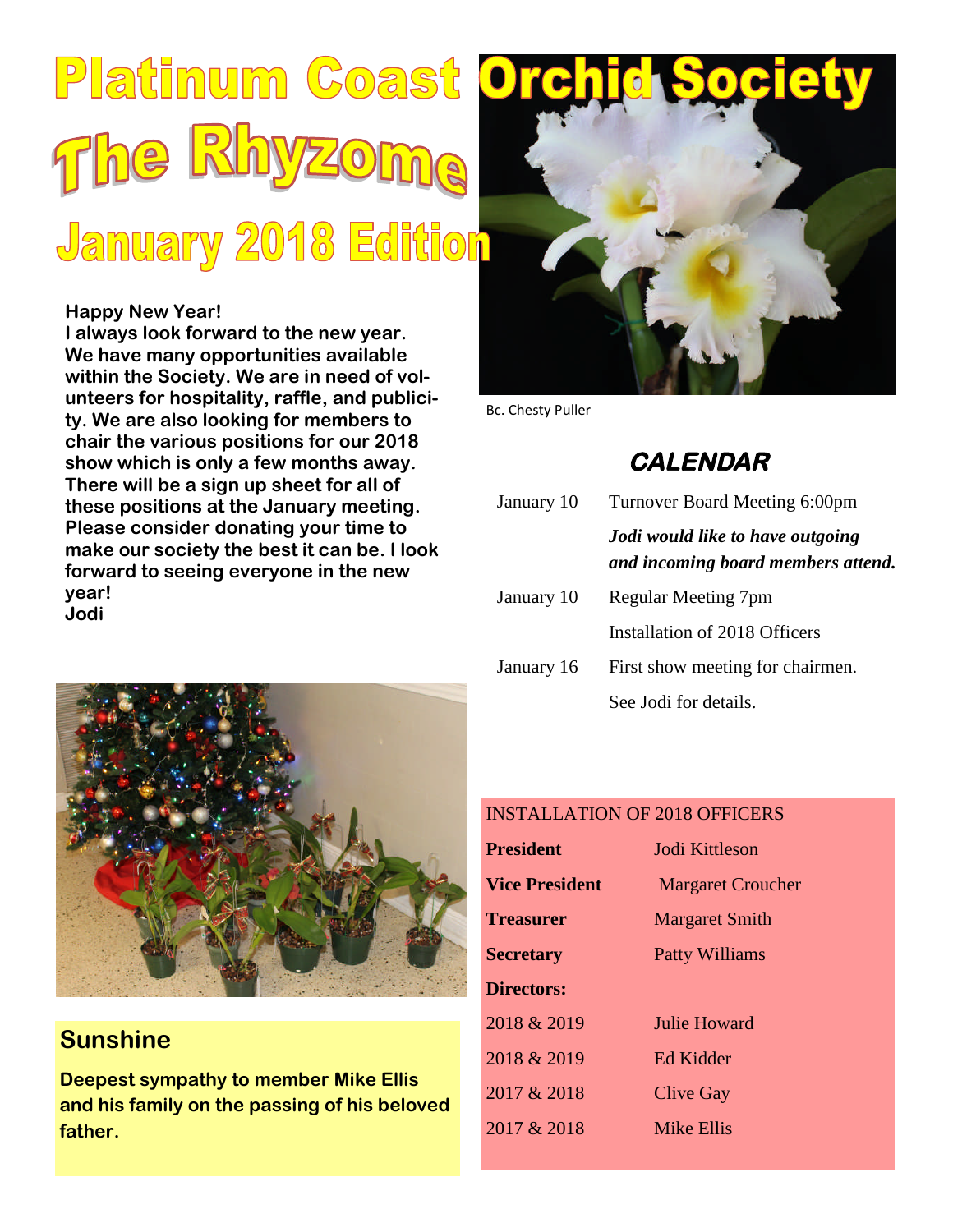

Thank you to Maria Maloney and her team for organizing the party.

# Noliday Party 2017





**Great Food**



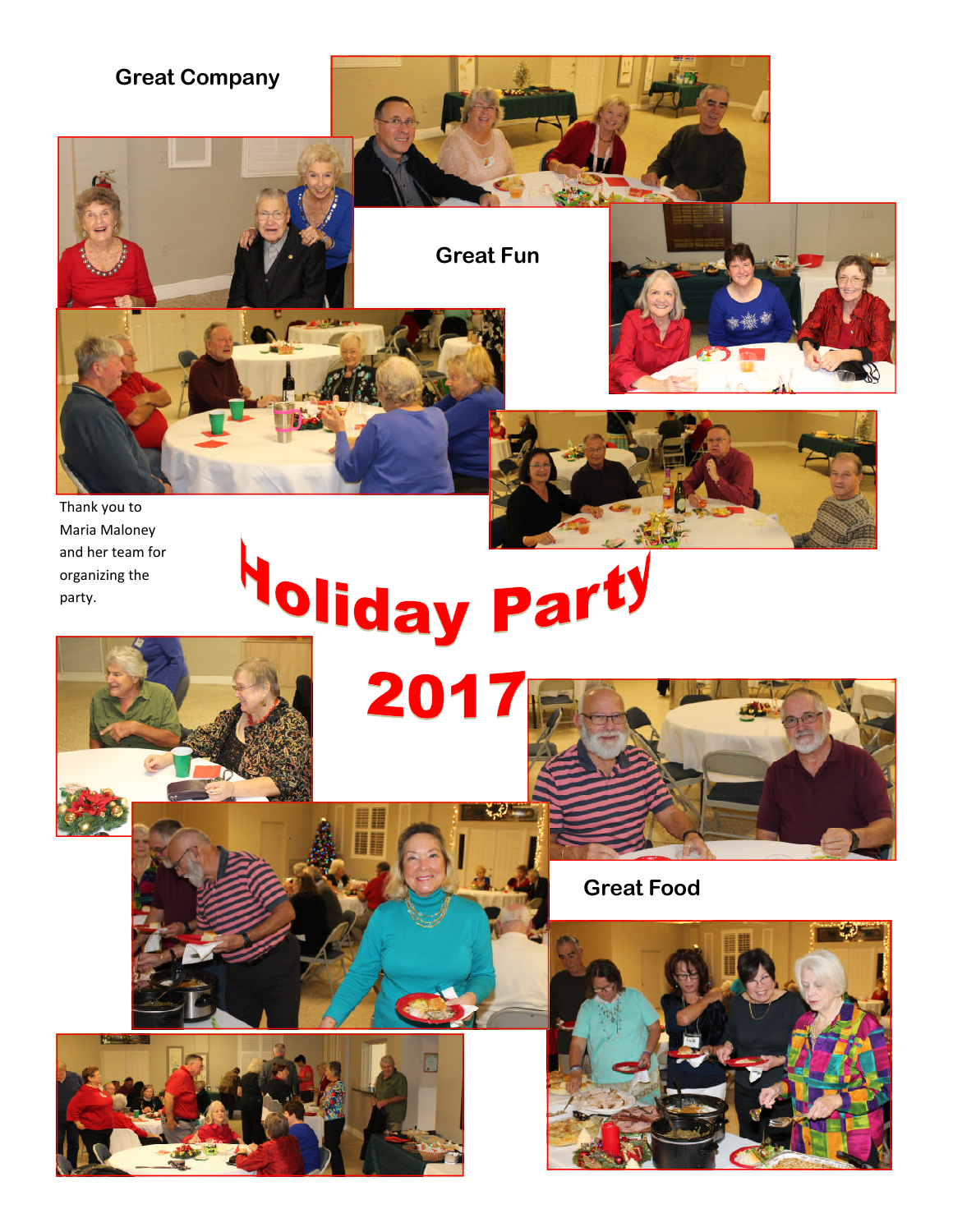## GREAT PLACES FOR MEMBERS TO FIND INFORMATION ON ORCHIDS:

- 1. Programs—Take notes—someday they will make sense.
- 2. AOS Magazine articles. "Orchids" is available at every meeting for check out.
- 3. Members— Ask longtime members about orchids, but realize that your yard and potting choices are key. We all use trial and error to succeed.
- 4. Internet sites—**www.aos.org**—This AOS site has the answer to almost any question.
- **5.** Rambles at members' homes to help you identify the best way to grow your orchids.

PCOS is an affiliate of the **American Orchid Society (AOS).** There's an abundance of information on the AOS website. Please visit www.aos.org for articles, advice on growing orchids, and lots of free information.

Ask Betty Adamson for an application if you're interested in joining.

For all current members, remember that your renewal notice will arrive in the Orchid Magazine prior to your month of renewal.

www.aos.org

#### **UPCOMING SHOWS**

**Jan. 5-6 Sarasota Orchid Society Show Sarasota Municipal Auditorium Jan. 12-14 Miami Orchid Society Tamiami Show Dade County Fairgrounds Expo Center Jan. 19-21 Ft. Lauderdale Orchid Society Show War Memorial Auditorium Feb. 3-4 Venice Area Orchid Society Show Venice Community Center Feb. 10-11 Boca Raton Orchid Society Show Safe Schools Institute Feb. 17-18 Port St. Lucie Orchid Show Port St. Lucie Botanical Gardens**

#### **We Need YOU!!! A Job for All!!!**

We need volunteers for the following positions beginning in January. We are especially thankful for the people who have been working in these positions, but want to give them an opportunity to help in another capacity.

#### **REFRESHMENTS**

**RAFFLE**

IF YOU WOULD LIKE TO CHAIR SOME PART OF THE MAY 2018 SHOW, PLEASE LET JODI KNOW AT THE NOVEMBER MEETING. WE WILL HAVE OUR FIRST SHOW MEETING IN JANUARY AND WANT TO BE SURE TO INCLUDE ALL **INTERESTED IN CHAIRING:**

| <b>CLERK CHAIR</b>              | <b>COURTESY BOOTH</b>     |
|---------------------------------|---------------------------|
| <b>HOSPITALITY</b>              | <b>REGISTRATION</b>       |
| <b>PUBLICITY</b>                | <b>SPONSORSHIPS</b>       |
| <b>TICKET BOOTH</b>             | <b>JUDGES LUNCHEON</b>    |
| <b>TRANSPORTATION</b>           | <b>SET UP/CLEAN UP</b>    |
| PLANT PLACEMENT TROPHIES/AWARDS |                           |
| <b>SOCIETY EXHIBIT</b>          | <b>STAGING/FLOOR PLAN</b> |